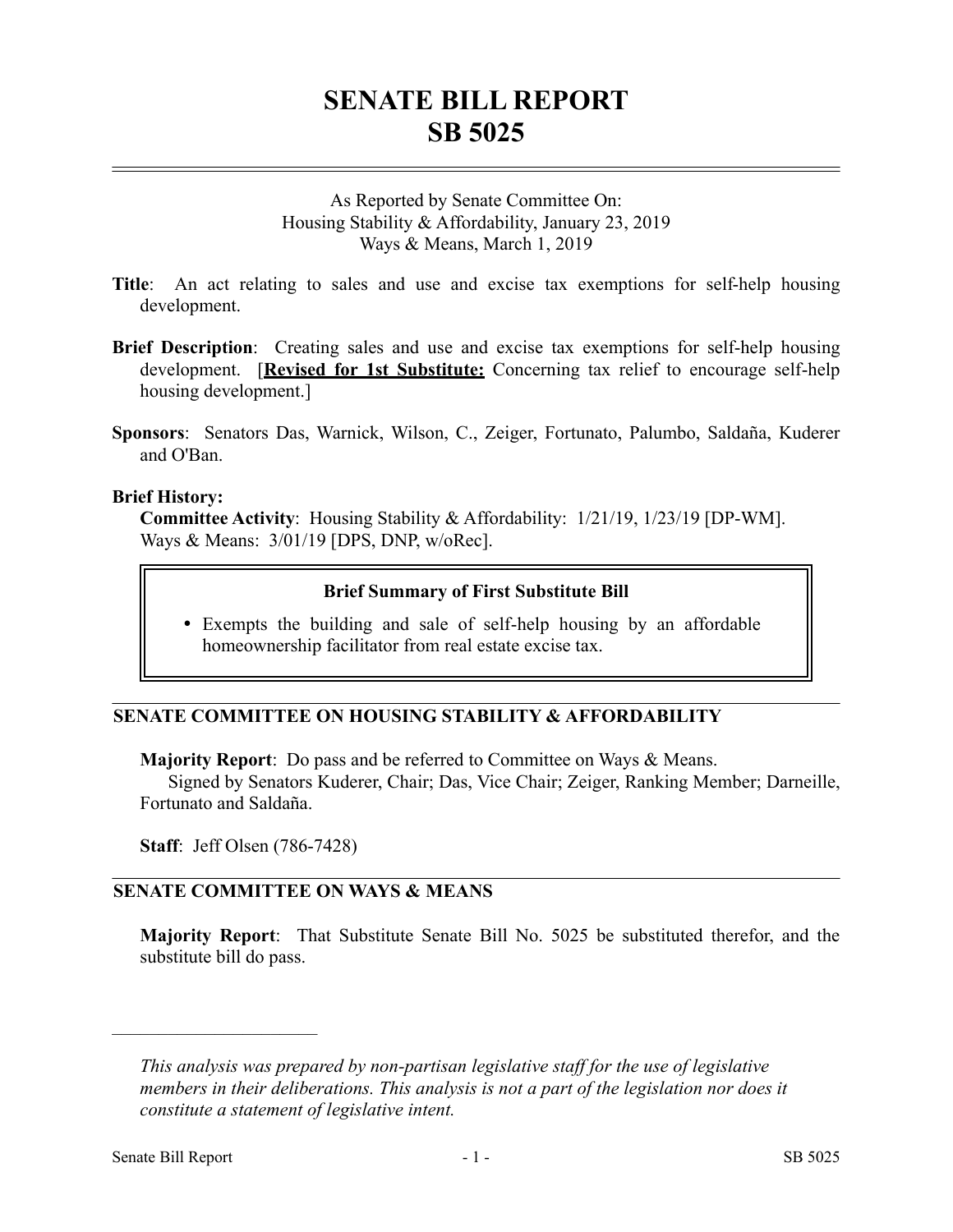Signed by Senators Rolfes, Chair; Mullet, Capital Budget Cabinet; Honeyford, Assistant Ranking Member, Capital; Billig, Conway, Darneille, Hunt, Keiser, Liias, Palumbo, Rivers, Schoesler, Van De Wege, Wagoner and Warnick.

#### **Minority Report**: Do not pass.

Signed by Senators Braun, Ranking Member; Becker and Hasegawa.

**Minority Report**: That it be referred without recommendation.

Signed by Senators Frockt, Vice Chair, Operating, Capital Lead; Carlyle, Pedersen and Wilson, L..

**Staff**: Jeffrey Mitchell (786-7438)

**Background:** The sale of real property is subject to the state real estate excise tax (REET). The tax base is the selling price of the real property, without any deduction for mortgages, liens, or other debts. The tax is typically paid by the seller and the state REET rate is 1.28 percent.

Retail sales taxes are imposed on retail sales of most articles of tangible personal property, digital products, and some services. A retail sale is a sale to the final consumer or end user of the property, digital product, or service. If retail sales taxes were not collected when the user acquired the property, digital products, or services, then use taxes apply to the value when used in this state. The state, most cities, and all counties levy retail sales and use taxes. The state sales and use tax rate is 6.5 percent. Local sales and use tax rates vary from 0.5 percent to 3.9 percent, depending on the location.

Self-help housing organizations support low-income individuals and families by assisting them in the development of residential dwellings by using homebuyer and volunteer labor.

**Summary of Bill (First Substitute)**: The sale by an affordable homeownership facilitator of self-help housing to a low-income household is exempt from REET. The REET exemption expires January 1, 2030.

"Affordable homeownership facilitator" means a nonprofit community or neighborhoodbased organization that acts as a developer of self-help housing. "Low-income household" means a single person, family, or unrelated persons living together whose adjusted income is at or below 80 percent of the median family income adjusted for household size. "Self-help housing" means dwelling residences provided for ownership by low-income individuals and families whose ownership requirement includes labor participation.

**EFFECT OF CHANGES MADE BY WAYS & MEANS COMMITTEE (First Substitute)**: The substitute bill removed the sales and use tax exemptions.

**Appropriation**: None.

**Fiscal Note**: Available.

**Creates Committee/Commission/Task Force that includes Legislative members**: No.